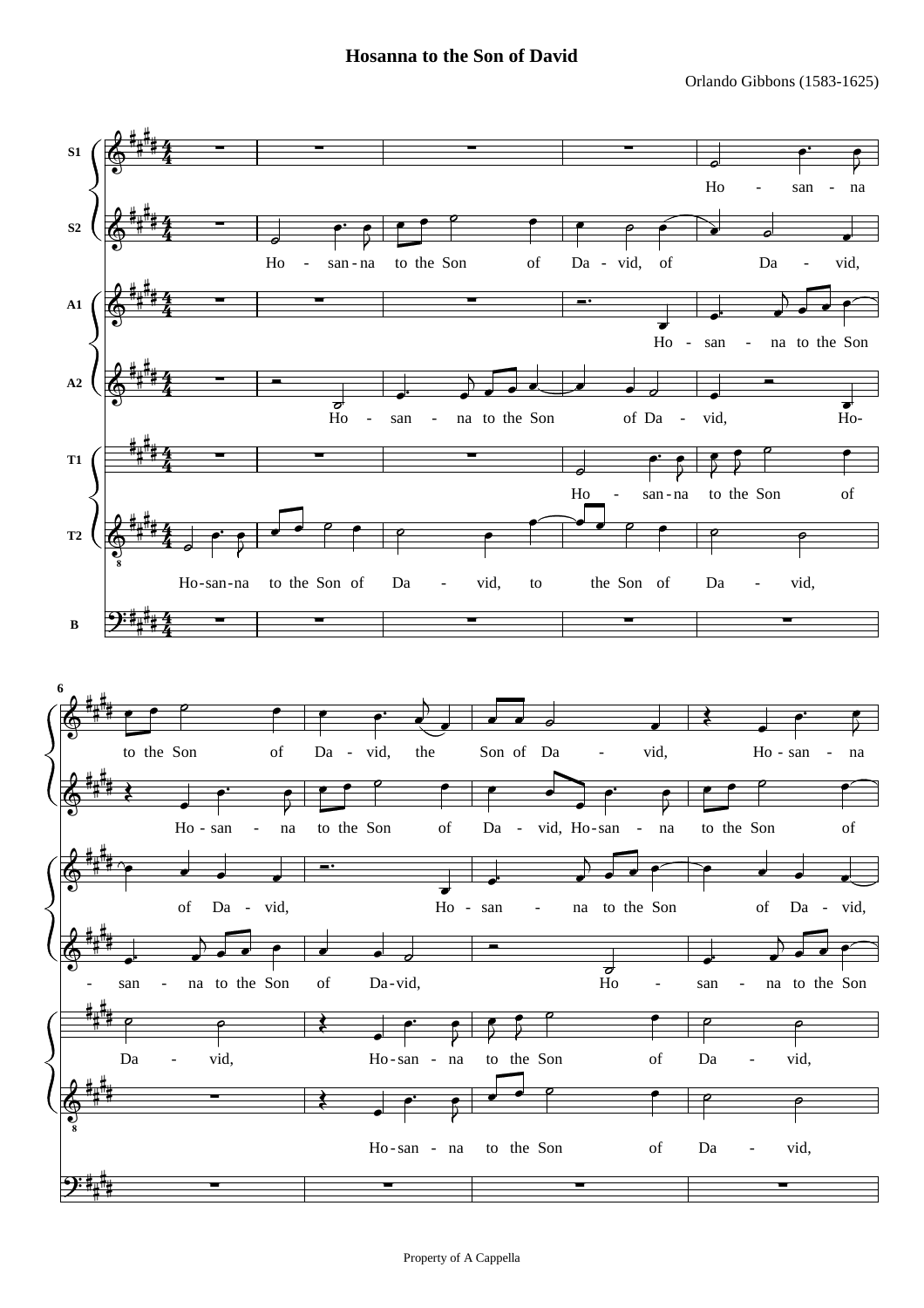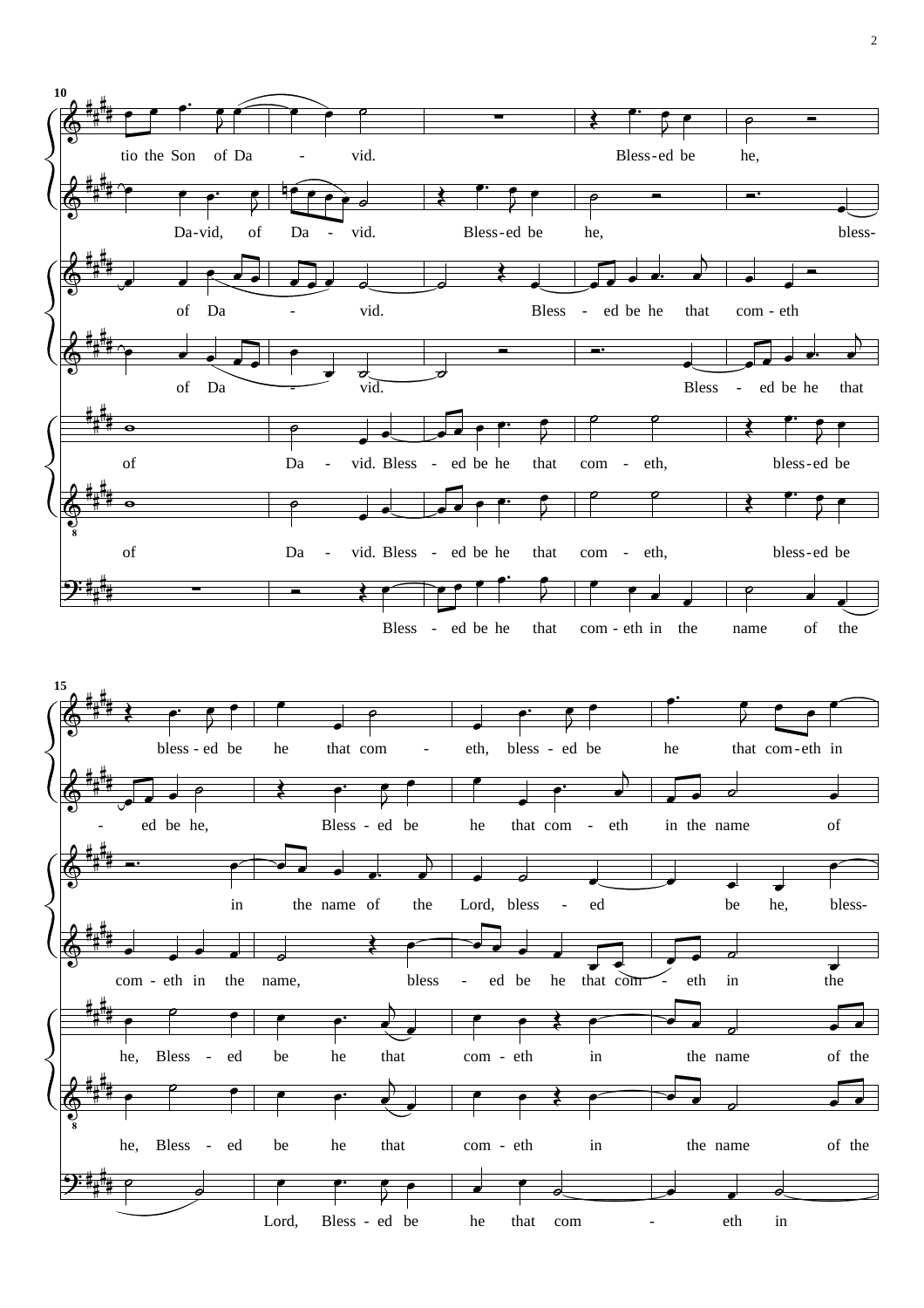

Bless - ed be the King-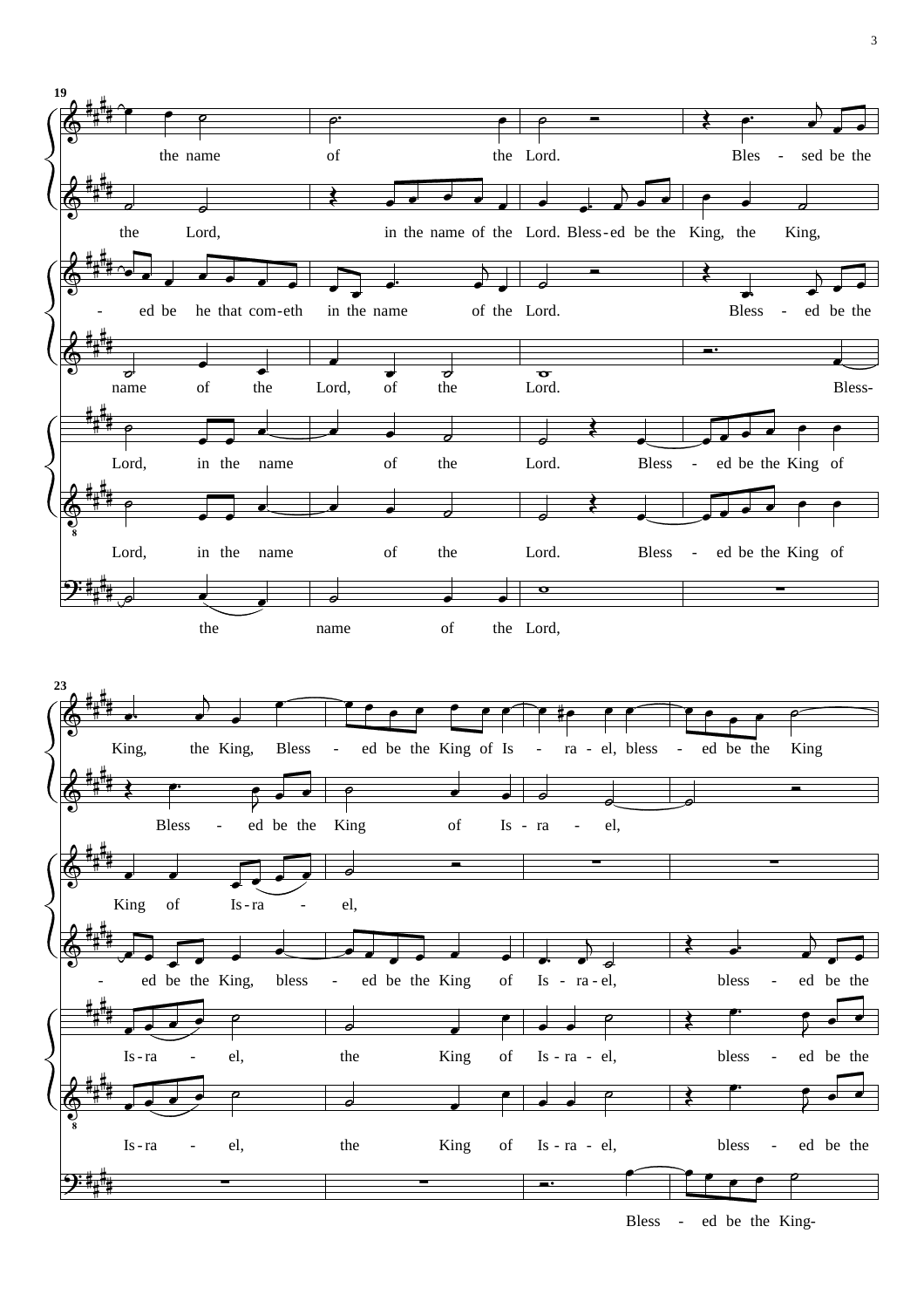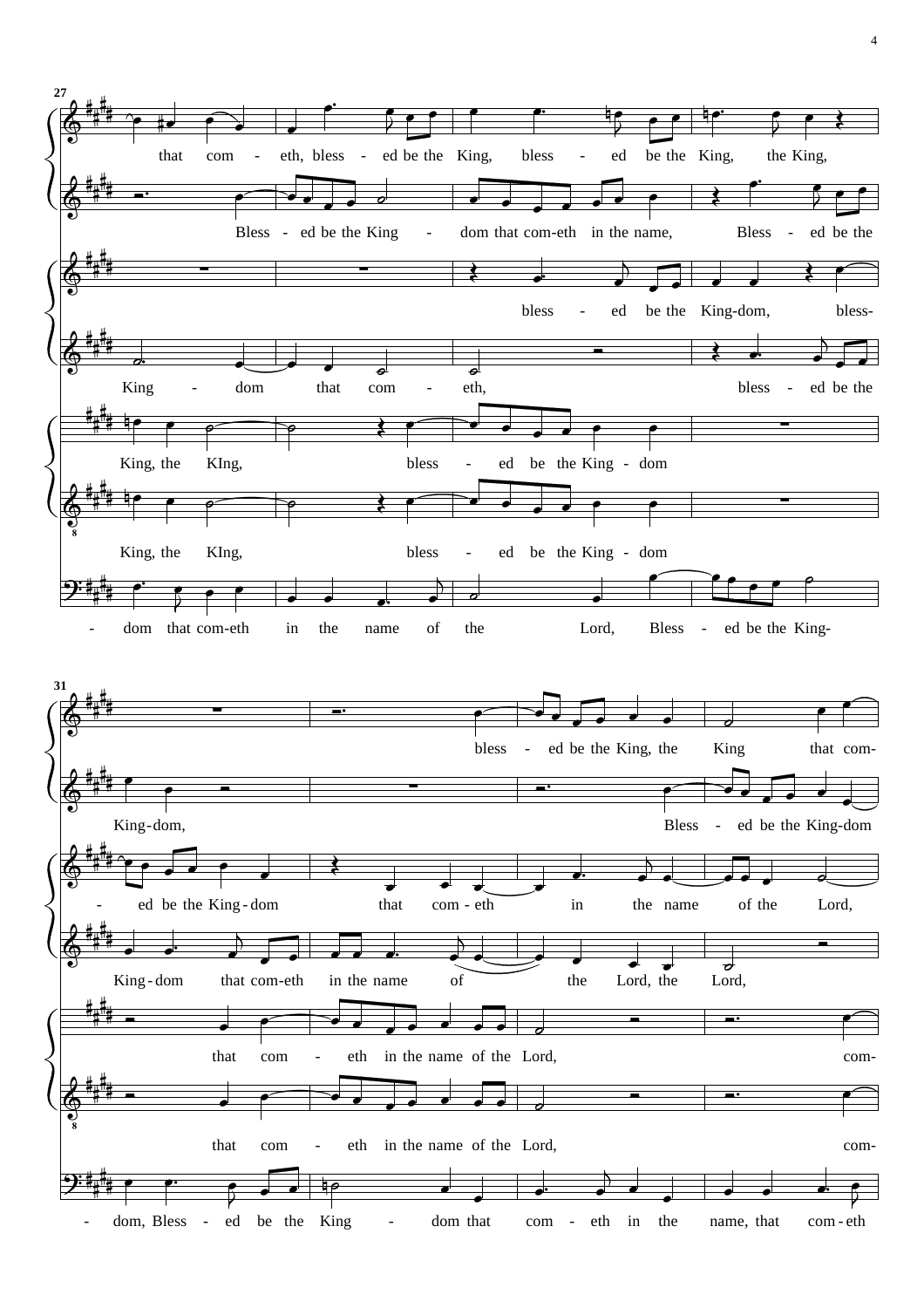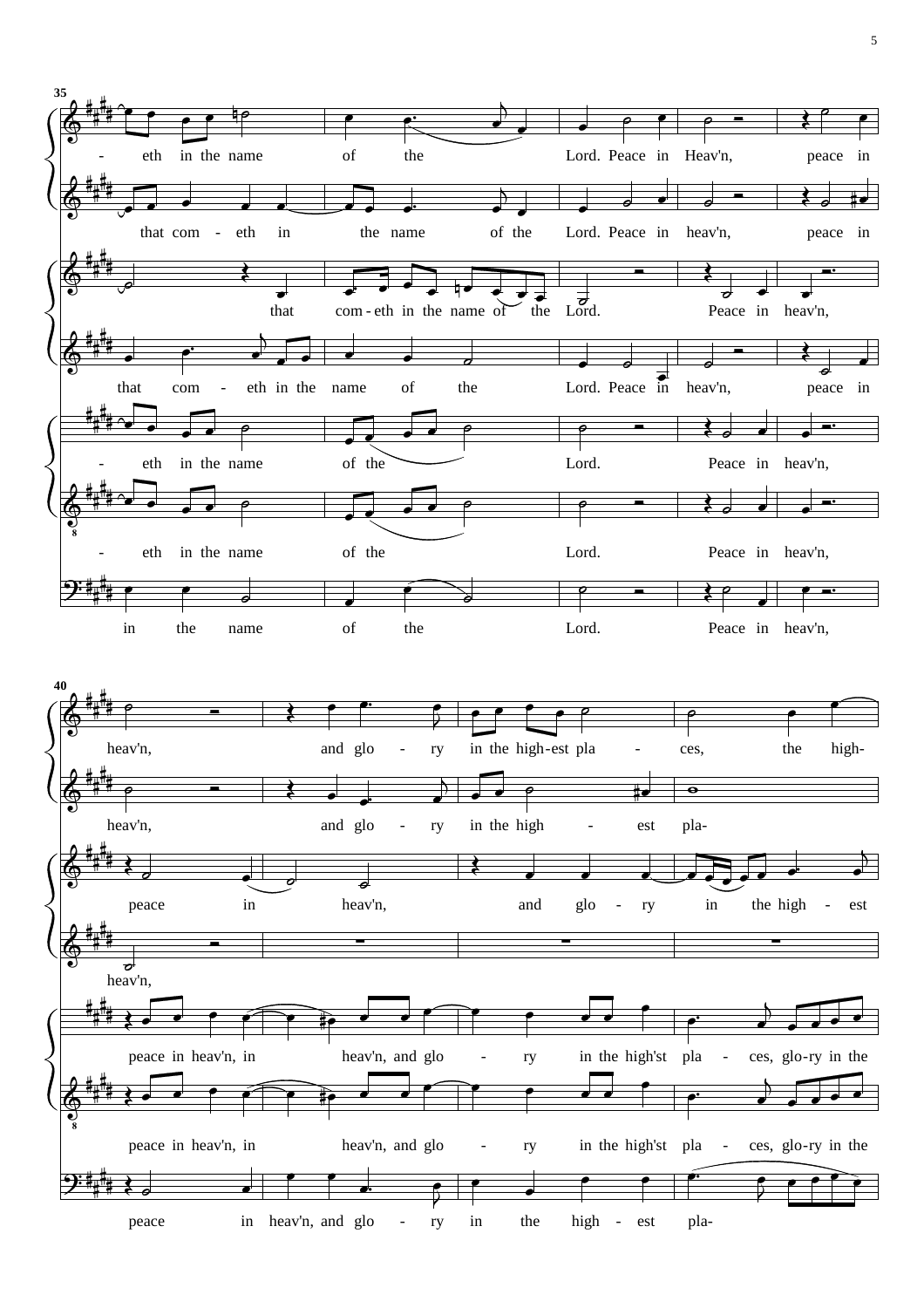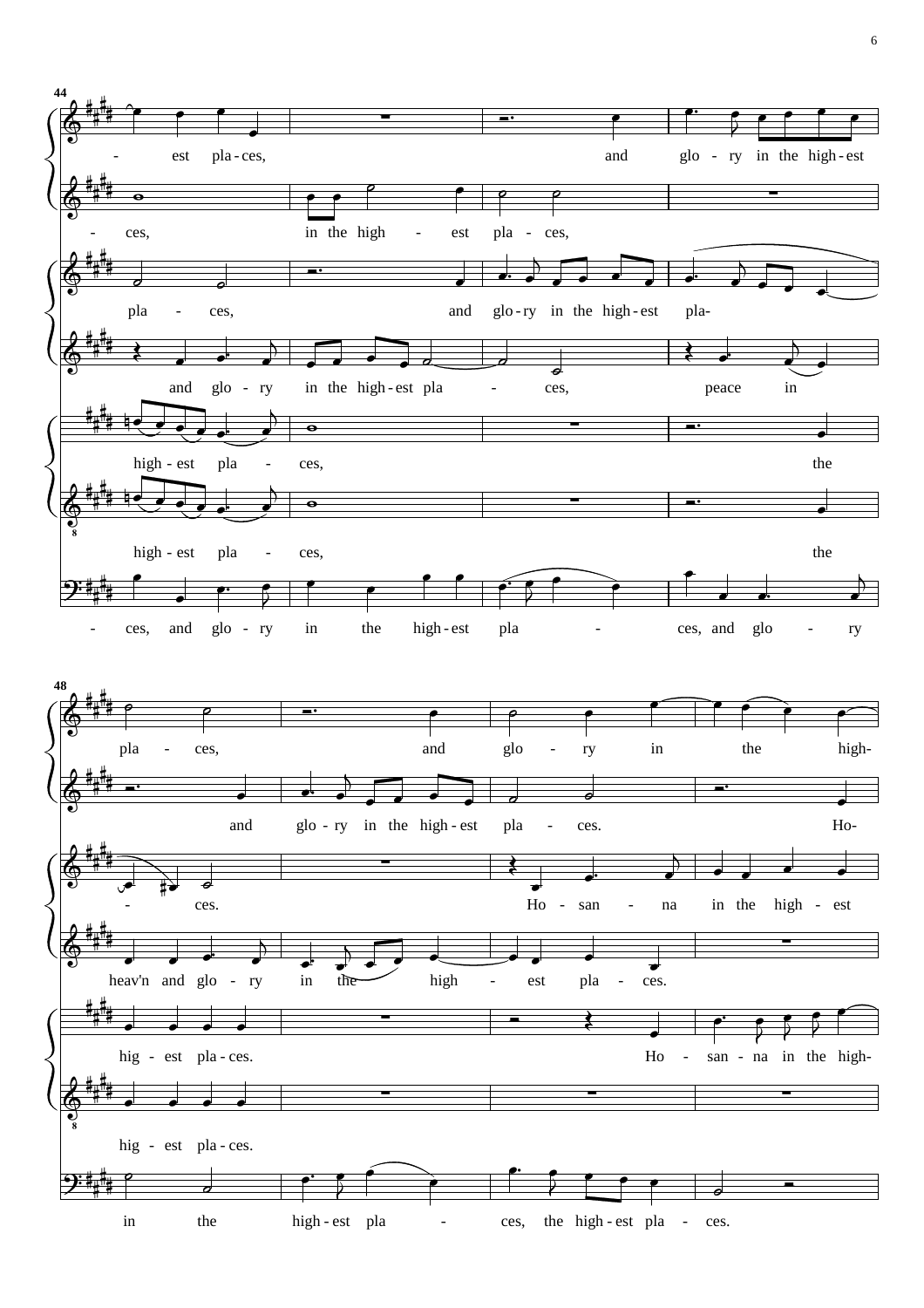